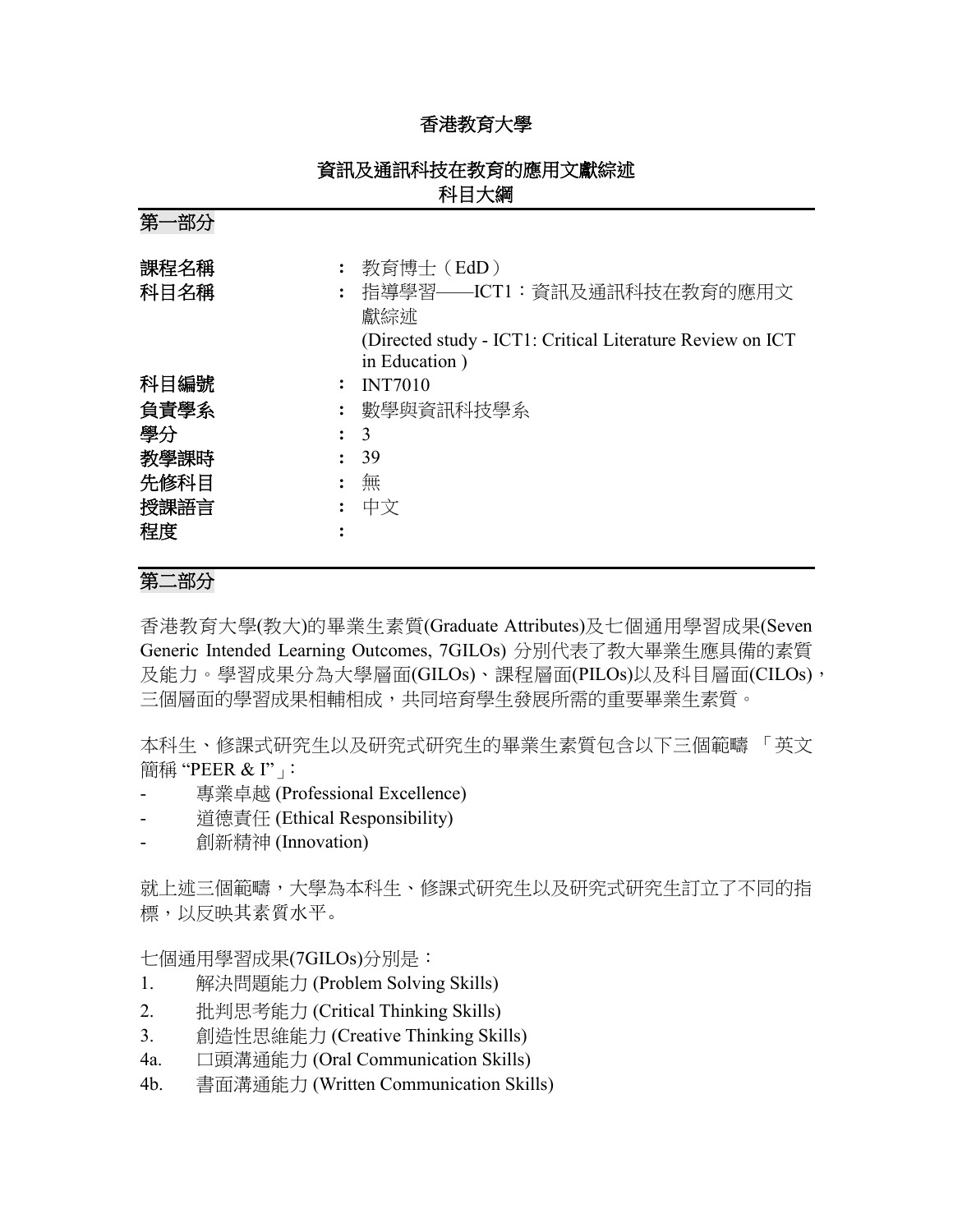- 5. 社交能力 (Social Interaction Skills)
- 6. 倫理決策 (Ethical Decision Making)
- 7. 全球視野 (Global Perspectives)

### **1.** 科目概要

本課程旨在通過對與資訊及通訊科技在教育的應用領域中相關的經典和現代文 獻的廣泛回顧,使學生全面瞭解其發展。學生將深入探討資訊及通訊科技在教 育的應用領域的發展趨勢、核心內容以及具備發展前景的研究。

### **2.** 預期學習成果

成功完成本課程後,學生應能夠:

成果一:辨識資訊及通訊科技在教育的應用的基本特徵和變化範式;

 成果二:瞭解資訊及通訊科技在教育的應用以往的發展、現狀和未來發展方 向;

成果三:深入探討資訊及通訊科技在教育的應用領域的研究。

### **3.** 內容、預期學習成果及教與學活動

| 教授内容             | 預期學習    | 教與學活動          |
|------------------|---------|----------------|
|                  | 成果      |                |
|                  | (CILOs) |                |
| 資訊及通訊科技在教育應用的基本特 | 成果一     | 講課、講師主導的問答、指導性 |
| 徵                |         | 研究活動           |
| 教學設計的發展趨勢和範式轉換   | 成果一     | 講課、講師主導的問答     |
|                  | 成果二     |                |
| 資訊及通訊科技在教育應用的發展趨 | 成果一     | 講課、講師主導的問答、指導性 |
| 勢和範式轉換,如從以技術為中心的 | 成果二     | 研究活動           |
| 知識傳播設計轉向以實踐為中心的知 |         |                |
| 識建構設計            |         |                |
| 資訊及通訊科技在教育的應用領域可 | 成果三     | 指導性研究活動        |
| 能的研究方向           |         |                |

## **4.** 評核

| 評核課業                        | 所佔比重    | 預期學習成果 (CILOs) |
|-----------------------------|---------|----------------|
| 學生應基於一定數量的文獻綜述,撰寫一篇         | $100\%$ | 成果一            |
| 關於資訊及通訊科技在教育的應用發展的反         |         | 成果二            |
| 思性文章。<br>$(4000 - 5000 = )$ |         | 成果三            |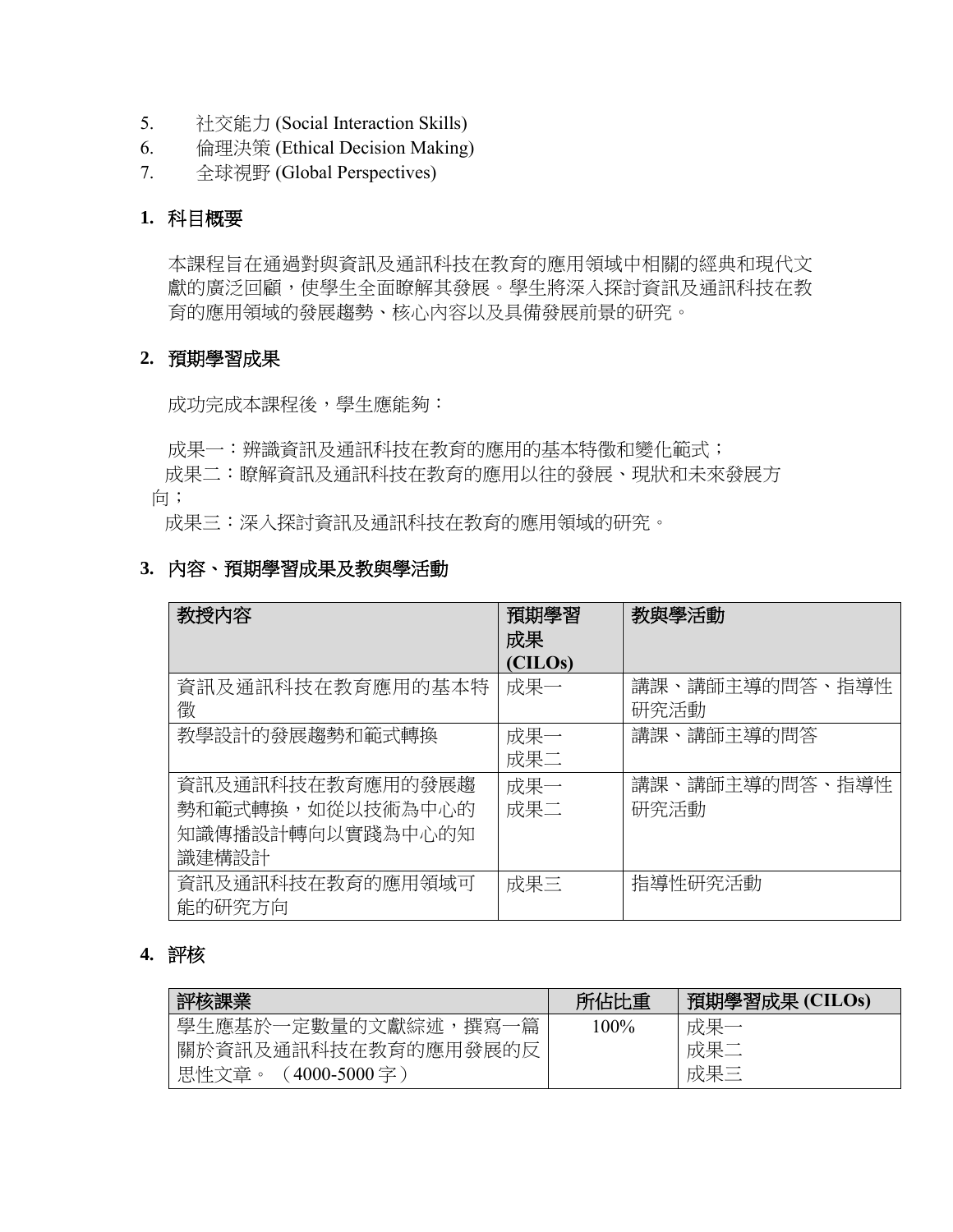#### **5.** 指定教科書

無

### **6.** 推薦書目

- Azevedo, R. (2005). Computer environments as metacognitive tools for enhancing learning. *Educational Psychologist*, *40*(4), 193-197.
- Brown, J. S., Collins, A., & Duguid, P. (1989). Situated cognition and the culture of learning. *Educational Researcher, 18*(1), 32-42.
- Chen, N. S., Ko, H. C., & Kinshuk, Lin, T. Y. (2005). A model for synchronous learning using the Internet. *Innovations in Education and Teaching International*, *42*(2), 181-194.
- Churchill, D. (2009). Educational applications of Web 2.0: using blogs to support teaching and learning. *British Journal of Educational Technology*, *40*(1), 179-183.
- Cognition & Technology Group at Vanderbilt. (1991). Technology and the design of generative learning environments. *Educational Technology, 31*(5), 34-40.
- Collins, A., Brown, J. S., & Newman, S. E. (1989). Cognitive apprenticeship: teaching the crafts of reading, writing, and mathematics. In L. B. Resnick (Ed.), *Knowing,* learning, and instruction: essays in honor of Robert Glaser (pp. 453-494). Hillsdale, NJ: Lawrence Erlbaum Associates.
- Conlon, T., & Pain, H. (1996). Persistent collaboration: a methodology for applied AIED. *International Journal of Artificial Intelligence in Education, 7*(3/4)*,* 219- 252. Duffy, T. M., & Jonassen, D. H. (1991). Constructivism: new implications for Instructional technology. *Educational Technology, 31*(5), 7-12.
- Fischer, G., & Konomi, S. (2007). Innovative socio-technical environments in support of distributed intelligence and lifelong learning. *Journal of Computer Assisted Learning*, *23*(4), 338-350.
- Garrison, D. R., & Arbaugh, J. B. (2007). Researching the community of inquiry framework: review, issues, and future directions. *The Internet and Higher Education, 10*(3), 157-172.
- Hawkins, J., & Collins, A. (1992). Design-experiments for infusing technology into learning. *Educational Technology, 32*(9), 63-67.
- Huang, Y. M., Kuo, Y. H., Lin, Y. T., & Cheng, S. C. (2008). Toward interactive mobile synchronous learning environment with context-awareness service. *Computers and Education*, *51*(3), 1205-1226.
- Jonassen, D. H. (2006). A constructivist's perspective on functional contextualism.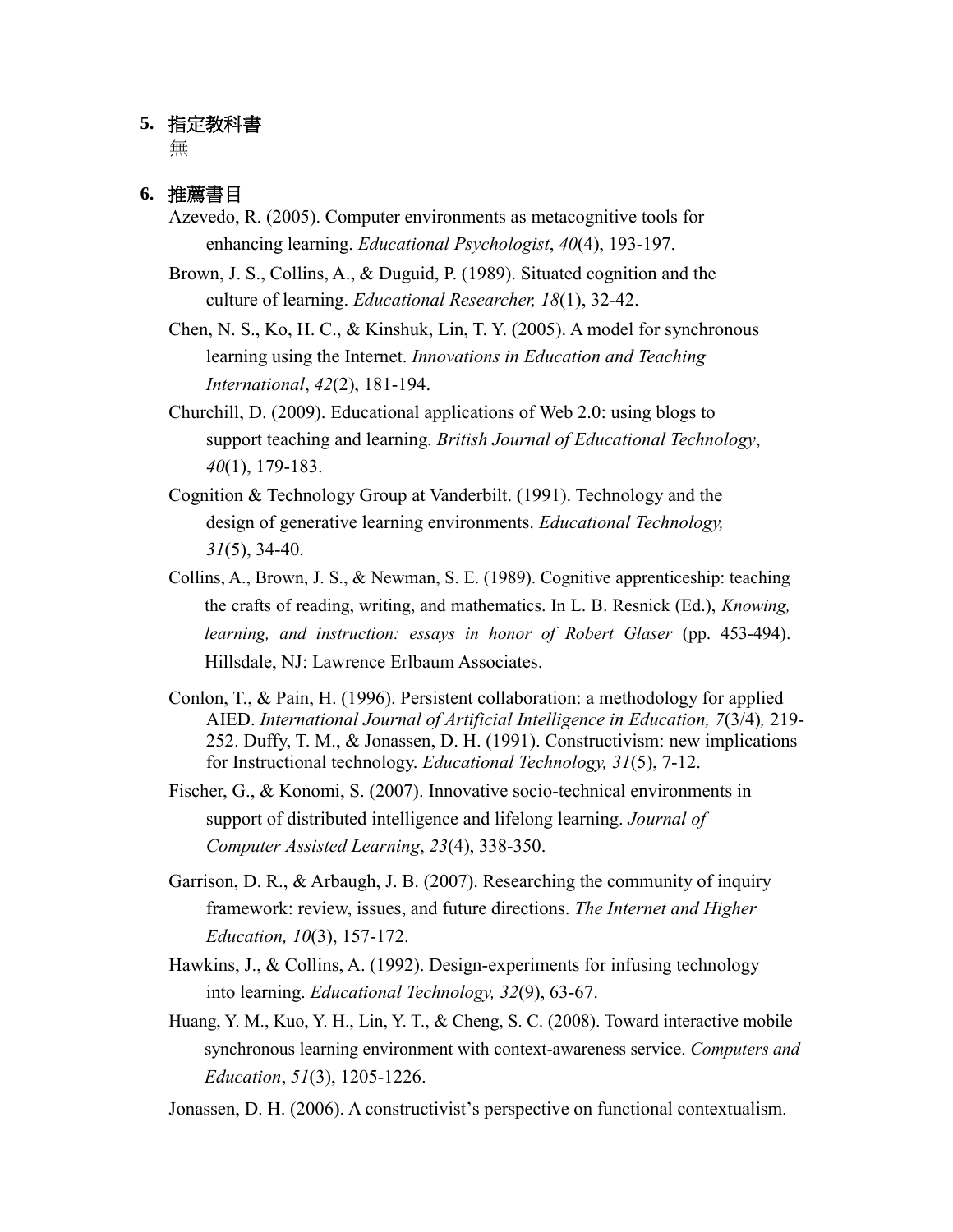*Educational Technology Research and Development*, *54*(1), 43-47.

- Jonassen, D. H., & Land, S. M. (Eds.). (2000). *Theoretical foundations of learning environments.* Mahwah, NJ: Lawrence Erlbaum Associates.
- Jonassen, D. H., Peck, K. L., & Wilson, B. G. (1999). *Learning with technology: a constructivist perspective*. Upper Saddle River, NJ: Merrill.
- Kanuka, H., Rourke, L., & Laflamme, E. (2007). The influence of instructional methods on the quality of online discussion. *British Journal of Educational Technology*, *38*(2), 260-271.
- Lajoie, S. P. (Ed.) (2000). *Computers as cognitive tools: no more walls* (Vol. 2)*.* Mahwah, NJ: Lawrence Erlbaum Associates.
- Levin, J., & Waugh, M. (1987). Educational simulation tools, games, and microworlds: computer-based environments for learning. *International Journal of Educational Research*, *12*(1), 71-79.
- Love, K., & Simpson, A. (2005). Online discussion in schools: towards a pedagogical framework. *International Journal of Educational Research*, *43*(7/8), 446-463.
- Machi, L. A., & McEvoy, B. T. (2009). *Literature review: six steps to success.* Thousand Oaks, CA: Corwin Sage.
- Magoulas, G. D., Papanikolaou, Y., & Grigoriadou, M. (2003). Adaptive webbased learning: accommodating individual differences through system's adaptation. *British Journal of Educational Technology*, *34*(4), 511-527.
- Marchionini, G. (1988). Hypermedia and learning: freedom and chaos. *Educational Technology, 28*(1), 8-12.
- Marchionini, G. (1989). Information-seeking strategies of novices using a full-text electronic encyclopedia. *Journal of the American Society for Information Science*, *40*(1), 54-66.
- Mayer, R. E. (1999). Instructional technology. In F. T. Durso, R. S. Nickerson, R. W. Schvaneveldt, S. T. Dumais, D. S. Lindsay & M. T. H. Chi (Eds.), *Handbook of applied cognition*, (pp. 551-569). John Wiley & Sons Ltd.
- Motiwalla, L. F. (2007). Mobile learning: a framework and evaluation. *Computers and Education*, *49*(3), 581-596.
- Palincsar, A., & Brown, A. (1984). Reciprocal teaching of comprehension-fostering and monitoring activities. *Cognition and Instruction, 1*(2), 117-175.
- Papert, S. (1980). *Mindstroms: children, computers and powerful ideas*. Sussex, UK: Harvester Press.
- Pea, R. D. (1985). Beyond amplification: using the computer to reorganize mental functioning. *Educational Psychologist, 20*(4), 167-182.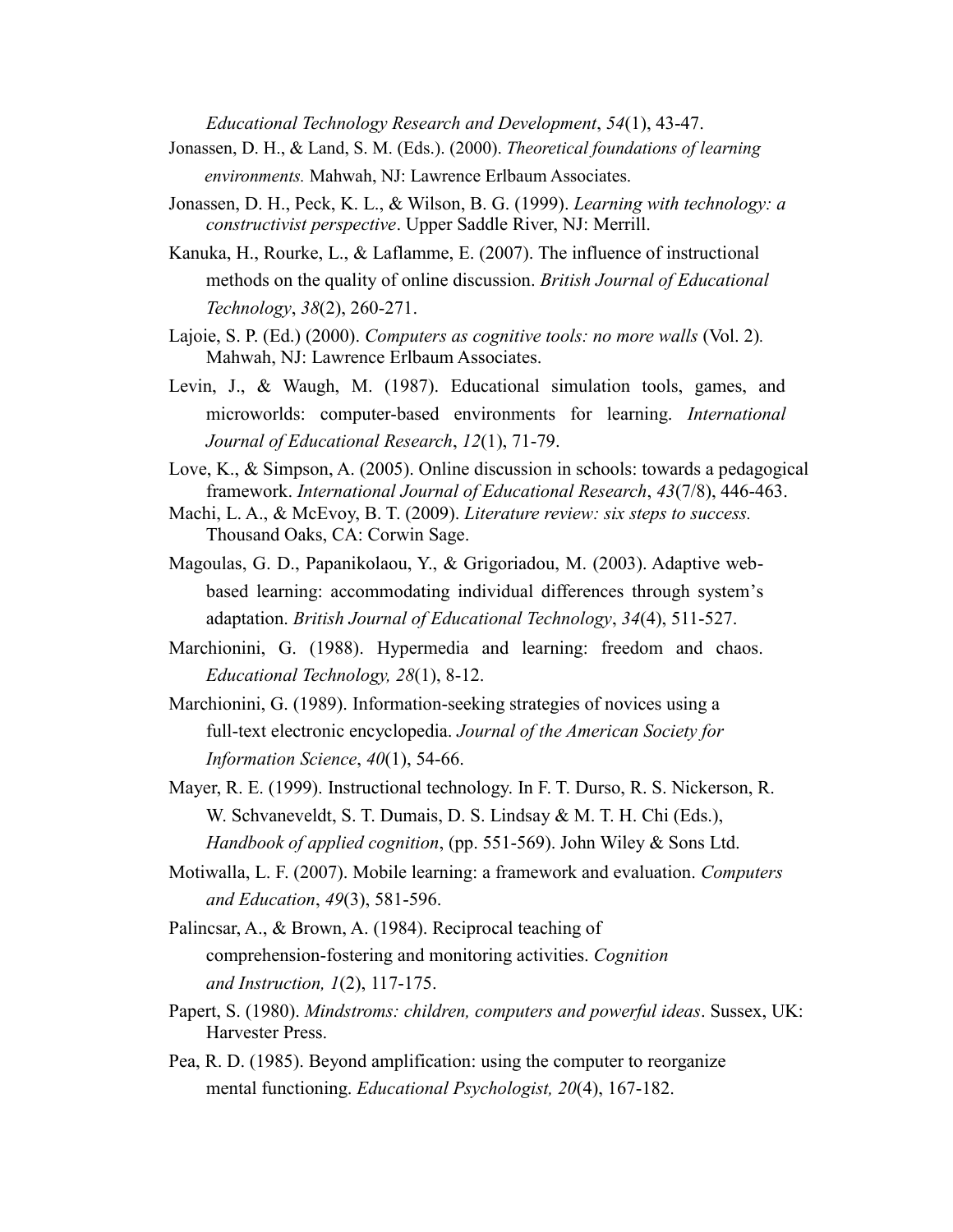- Reigeluth, C. M. (Ed.). (1999). *Instructional*-*design theories and models: a new paradigm of instructional theory (volume II)*. Mahwah, NJ: Lawrence Erlbaum Associates.
- Richardson, W. (2009). *Blogs, wikis, podcasts, and other powerful web tools for classrooms*. Thousand Oaks, CA: Corwin Press.
- Scardamalia, M., Bereiter, C., McLean, R., Swallow, J., & Woodruff, E. (1989). Computer supported intentional learning environments. *Journal of Educational Computing Research, 5*(1), 51-68.
- Schiaffino, S., Garcia, P., & Amandi, A. (2008). eTeacher: providing personalized assistance to e-learning students. *Computers and Education*, *51*(4), 1744-1754.
- Self, J. A. (1985). A perspective on intelligent computer-assisted learning. *Journal of Computer Assisted Learning, 1*(3), 159-166.
- Sharples, M., Taylor, J., & Vavoula, G. N. (2007). A theory of learning for the mobile age. In R. Andrews & C. Haythornthwaite (eds.), *The SAGE handbook of e-learning research* (pp.221-247). London: SAGE.
- Solomon, G., & Schrum, L. (2007). *Web 2.0: new tools, new schools*. Eugene, OR: International Society for Technology in Education.
- Stahl, G. (2006). *Group cognition: computer support for building collaborative knowledge*. Cambridge, MA: The MIT Press.
- Stahl, G., Koschmann, T., & Suthers, D. (2006). Computer-supported collaborative learning: an historical perspective. In R. K. Sawyer (Ed.), *Cambridge handbook of the learning sciences* (pp. 409-426). Cambridge, UK: Cambridge University Press.
- Tsai, C. C. (2004). Beyond cognitive and metacognitive tools: the use of the Internet as an "epistemological" tool for instruction. *British Journal of Educational Technology*, *35*(5), 525-536.
- Tseng, J. C. R., Chu, H. C., Hwang, G. J., & Tsai, C. C. (2008). Development of an adaptive learning system with two sources of personalization information. *Computers and Education*, *51*(2), 776-786.
- Wu, Y.-T., & Tsai, C.-C. (2005). Information commitments: evaluative standards and information searching strategies in web-based learning environments. *Journal of Computer Assisted Learning*, *21*(5), 374-385.
- Xu, D.-M., Wang, H.-Q., & Wang, M.-H. (2005). A conceptual model of personalized virtual learning environments. *Expert Systems with Applications*, *29*(3), 525-534.

### **7.** 相關網絡資源

無